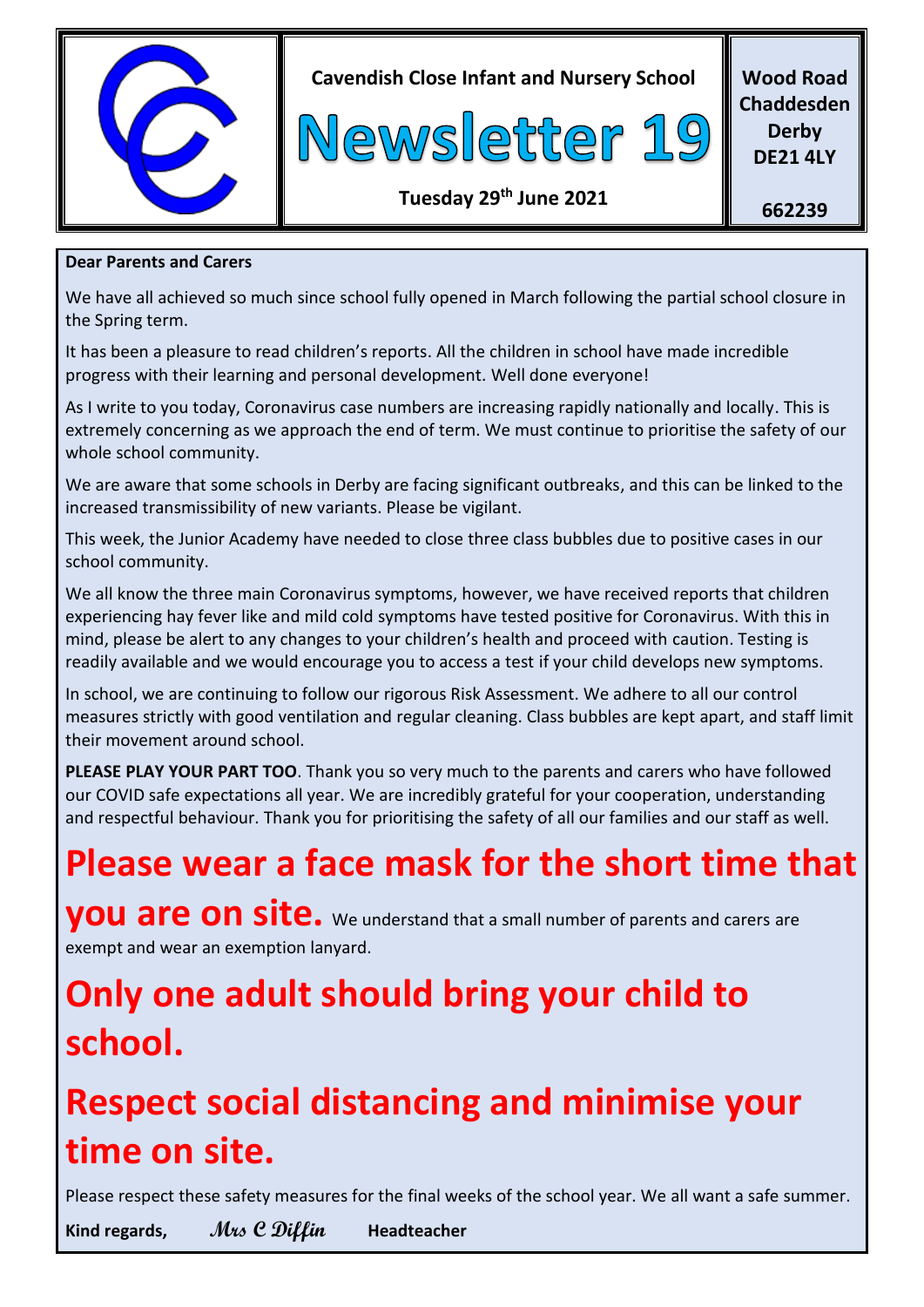| Our School Ethos (Part 3)                                                                                      |  |  |
|----------------------------------------------------------------------------------------------------------------|--|--|
| At our school                                                                                                  |  |  |
| We motivate our children to learn by                                                                           |  |  |
| $\checkmark$ Planning learning topics that are relevant and exciting with meaningful reasons to read, write    |  |  |
| and be numerate across the curriculum.                                                                         |  |  |
| Bringing subjects to life, enjoy being Historians, Artists etc.<br>V.                                          |  |  |
| Connecting learning to our children's lives and interests.<br>V.                                               |  |  |
| Finding the story in learning (People, Places, Problems and Possibilities).<br>✔                               |  |  |
| Ensuring that learning has:                                                                                    |  |  |
| - a HOOK (a wow starter)                                                                                       |  |  |
| - a PURPOSE (a challenge)                                                                                      |  |  |
| - and an AUDIENCE                                                                                              |  |  |
| $\checkmark$ Valuing the process of learning as well as the outcome.                                           |  |  |
| Giving our children the time and space to learn in greater depth.                                              |  |  |
| Enabling our children to make choices in their learning.                                                       |  |  |
| Helping our children to work independently and collaboratively using their communication and<br>social skills. |  |  |

 $\checkmark$  Creating enabling environments with relevant and interesting resources

| Summer Term 2 2021 - Monday 7.6 to Thursday 22.7 |                                                                           |
|--------------------------------------------------|---------------------------------------------------------------------------|
| Thursday 1 <sup>st</sup> July                    | Reception 2021.22 Transition Visit - Invitation only 15:40                |
| Friday 2 <sup>nd</sup> July                      | <b>INSET day 5</b> $-$ Staff training                                     |
| Monday 5 <sup>th</sup> July                      | End of year reports will be sent home (Please note revised date)          |
|                                                  | Nursery 2021.22 Transition Visit - Invitation only 15:30                  |
| Tuesday 6 <sup>th</sup> July to Friday           | End of year parent/carer telephone consultation meetings to discuss       |
| $9th$ July                                       | reports                                                                   |
| Wednesday 7 <sup>th</sup> July                   | Bedtime Reading Day - Please send in any sponsor money - Thank you        |
|                                                  | Reception 2021.22 Transition Visit - Invitation only 15:40 - 16:40        |
| Thursday 8 <sup>th</sup> July                    | Nursery 2021.22 Transition Visit - Invitation only 15:30 - 16:15          |
|                                                  | Reception 2021.22 Transition Visit - Invitation only 15:40 - 16:40        |
| Monday 12 <sup>th</sup> July                     | Nursery 2021.22 Transition Visit - Invitation only 15:30 - 16:15          |
|                                                  | Year 1 and Year 2 2021.22 Transition Visit during the school day (1 hour) |
| Tuesday 13 <sup>th</sup> July                    | Year 1 and Year 2 2021.22 Transition Visit during the school day (1 hour, |
|                                                  | 45 minutes)                                                               |
| Wednesday 14 <sup>th</sup> July                  | Year 1 and Year 2 2021.22 Transition Visit during the school day (1 hour, |
|                                                  | 45 minutes)                                                               |
| Thursday 15 <sup>th</sup> July                   | Nursery 2021.22 Transition Visit - Invitation only 15:30 - 16:15          |
| Monday 19 <sup>th</sup> July                     | Year 2 Class 7 Afternoon Graduation event with parents/carers 13:45 -     |
|                                                  | 14:30. Class 7 can go home at 14:30                                       |
| Tuesday 20 <sup>th</sup> July                    | Year 1 Summer Carnival Day                                                |
|                                                  | Year 2 Class 8 Afternoon Graduation event with parents/carers 13:45 -     |
|                                                  | 14:30. Class 8 can go home at 14:30                                       |
| Wednesday 21 <sup>st</sup> July                  | Nursery and Reception Summer Carnival Day                                 |
|                                                  | Year 2 Class 9 Afternoon Graduation event with parents/carers 13:45 -     |
|                                                  | 14:30. Class 9 can go home at 14:30                                       |
| Thursday 22 <sup>nd</sup> July                   | Year 2 Summer Carnival Day                                                |
|                                                  | Summer Olympics opening ceremony at school                                |
|                                                  | School breaks up for the summer holiday                                   |

### **All these transition visits and end of year events are subject to change in line with our COVID safe Risk Assessment.**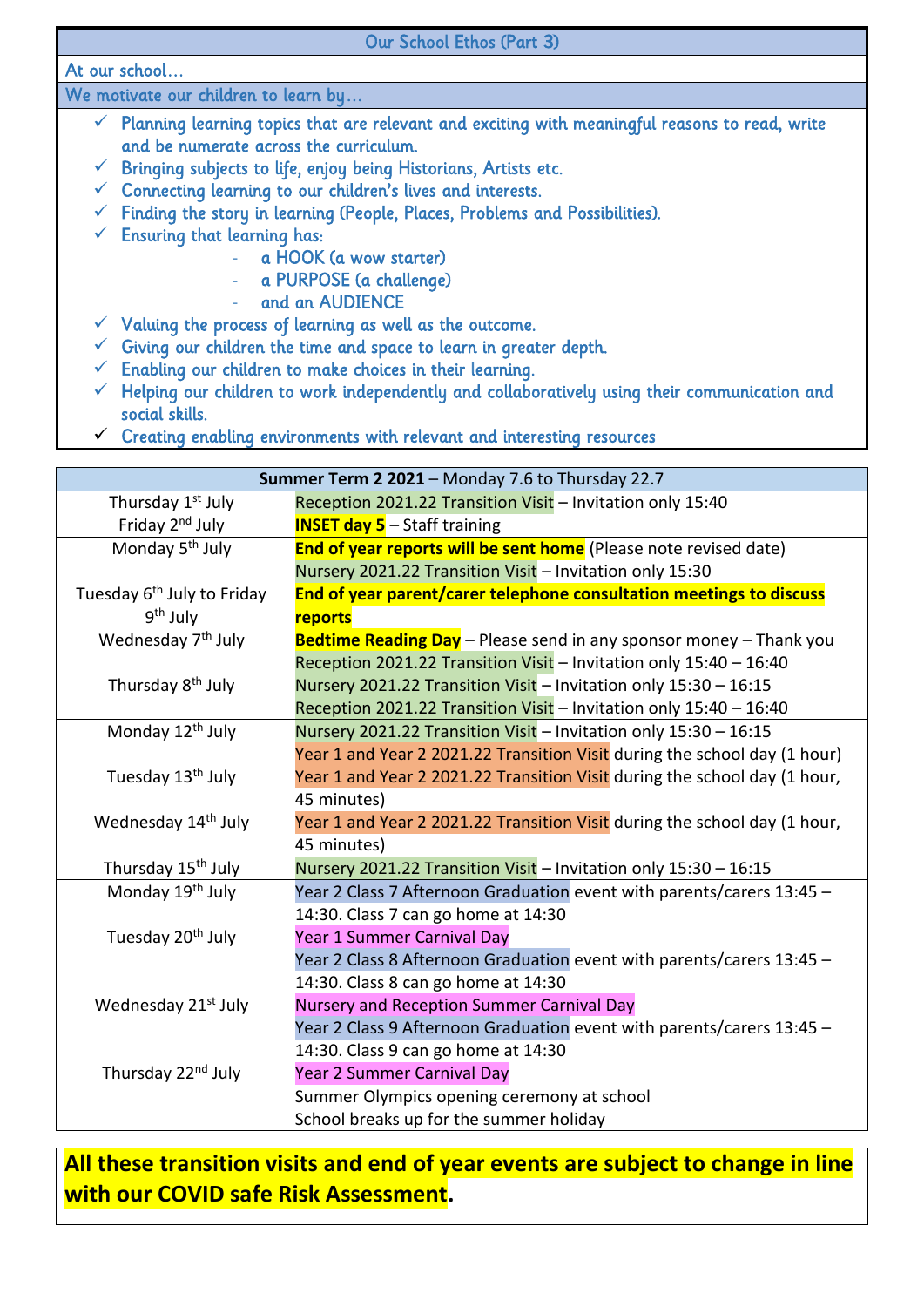| <b>New Nursery and Reception</b>           | On these days, you may see some of our new families arriving at |  |
|--------------------------------------------|-----------------------------------------------------------------|--|
| children to visit school                   | school as you leave.                                            |  |
| <b>Invitation only. Small group sizes.</b> |                                                                 |  |

 **Only one parent/carer allowed to attend. Face masks must be worn. Social distancing will be expected. No siblings are able to enter school.**

| <b>Children moving into Year 1 and</b> Par |  |
|--------------------------------------------|--|
| Year 2 will visit their new teachers   Mo  |  |
| and classrooms                             |  |

rents and carers will find out which class their child is in on onday 12<sup>th</sup> July.

- **Our transition plans are under review. Visits may need to be shorter or opportunities may need to be outside.**
- **Our three Reception classes will not be mixed. The children will stay in the same class bubble groups. The three Year 1 classrooms are on the first floor.**
- **Our three Year 1 classes will be mixed to create three new mixed ability classes for Year 2. The three Year 2 classrooms are on the first floor. The classes have been mixed by our Year 1 teachers who have carefully considered friendships and learning needs. Please have trust in their judgements. Your children's best interests have been central to the decision making.**

| <b>Year 2 Afternoon Graduation</b> | We are planning a separate outdoor 45-minute event for each Year |
|------------------------------------|------------------------------------------------------------------|
| <b>Events</b>                      | 2 class. Parents/carers only will be admitted (maximum 2), no    |
|                                    | extended family members or friends. Face masks and social        |
|                                    | distancing will be expected.                                     |
|                                    |                                                                  |

- **The decision whether it is safe or not to invite parents and carers will be made nearer the time.**
- **Each class will have their own separate bubble Graduation 'special occasion'.**

| <b>Summer Carnival Days</b> | We are planning a summer carnival day for each year group during   |
|-----------------------------|--------------------------------------------------------------------|
|                             | the school day. This is instead of educational visits. We will ask |
|                             | parents and carers to make a contribution towards the fun          |
|                             | activities. Further information to follow.                         |

- **Each class will have their own separate bubble 'Summer Carnival'.**
- **Mrs Carter and the kitchen team will provide a picnic lunch for the children.**
- **Children can come to school dressed in 'Sun Safe Super Star' summer clothes. Sun hats and trainers would be a good idea. Sandals and slip-on shoes will not be appropriate for outdoor games. A raincoat with a hood would also be a good idea!**

#### **Cavendish Close Junior Academy**

Year 2 to 3 planned transition sessions are as follows:

- Tuesday 29<sup>th</sup> June (morning): Year 2 classes visit the Juniors for playtime on the Junior playground. **Due to positive cases and bubble closures at the Junior Academy this week, this opportunity has been cancelled.**
- **A decision has been made that our Year 2 children will not be able to enter the Junior Academy building. We are hoping to be able to offer some outdoor visits, however, we must first monitor the impact of this week's positive cases.**
- Thursday 1<sup>st</sup> July (morning): Additional transition visit for specific pupils. Under review.
- Tuesday 6<sup>th</sup> July: Transition morning. After registration, Year 2 classes will be taken to the Juniors to spend the morning with their new teachers in their new classrooms. They will return to Infants for dinner. **Under review. We are hoping a shorter outdoor visit may be possible.**
- Wednesday 14th July (afternoon): **Miss Winfield** to share a story with 'Bond' class (at the Infants). **Under review. We are hoping that this opportunity can take place outside. If not, it can happen virtually.**
- Thursday 15th July (afternoon): **Mr Belton** to share a story with 'Duffy' class and **Miss Lambert** to share a story with 'Simon' class (both at the Infants). The Junior classes are named after authors. **Under review. We are hoping that this opportunity can take place outside. If not, it can happen virtually.**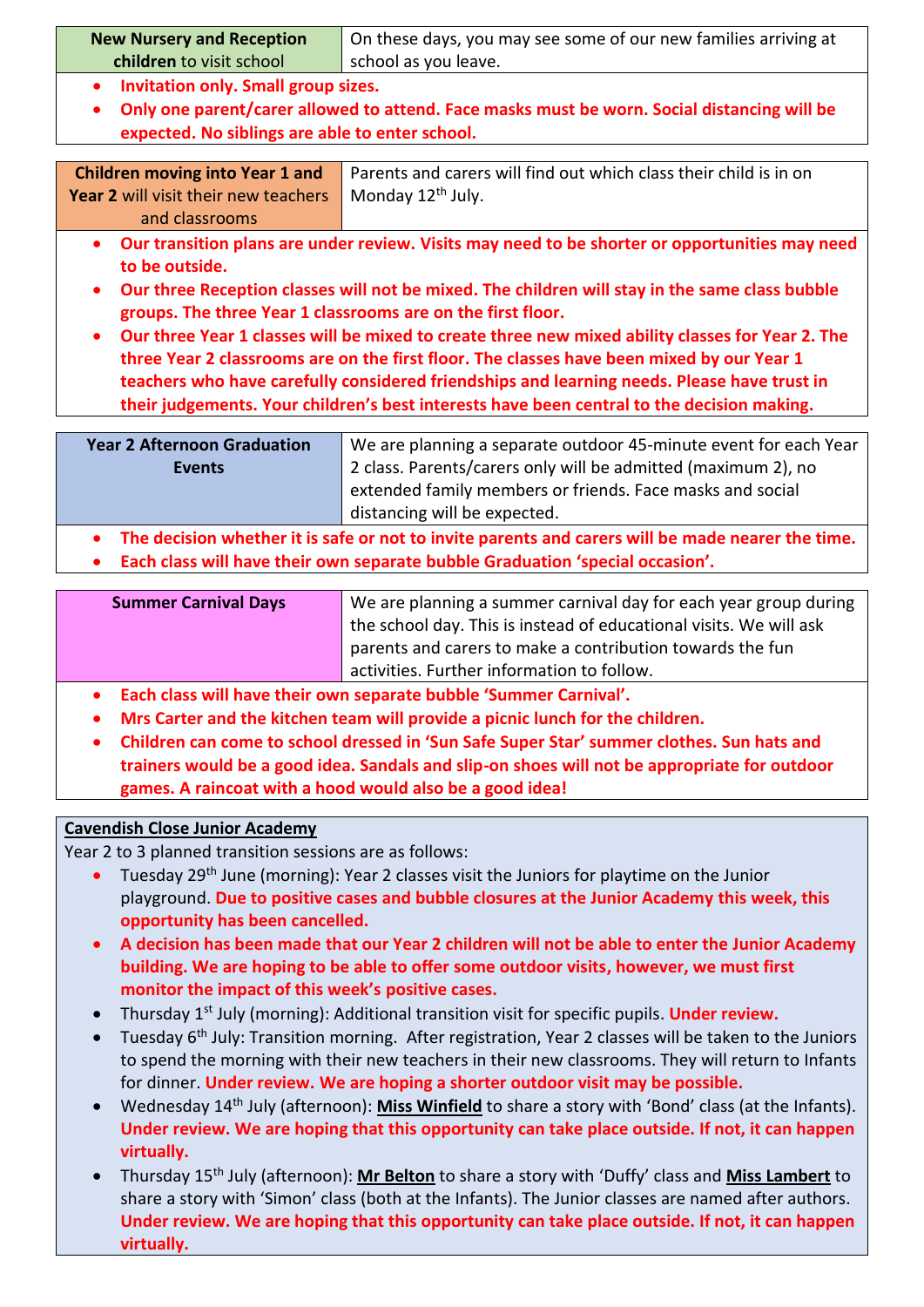**Our three Year 2 classes will be mixed to create three new mixed ability classes for Year 3. The classes have been mixed by our Year 2 teachers who have carefully considered friendships and learning needs. Please have trust in their judgements. Your children's best interests have been central to the decision making.**

#### **All these transition visits are subject to change in line with our COVID safe Risk Assessment.**

#### **Autumn Term 1 2021** – The new school year begins on **Thursday 2nd September 2021**

Year 1 and Year 2 children will return to school on Friday 3<sup>rd</sup> September 2021.

Nursery and Reception children will receive individual start dates. Start dates will be staggered to allow children to settle calmly and happily.

**INSET days 2021/22**, as agreed with Cavendish Close Junior Academy:

1 - Thursday 2<sup>nd</sup> September 2021, 2 - Thursday 23<sup>rd</sup> December 2021, 3 - Friday 18<sup>th</sup> February 2022,

4 - Monday 23rd May 2022, 5 - Monday 4th July 2022

| <b>Contacting School</b>                                                               |                                                                                                     |  |  |
|----------------------------------------------------------------------------------------|-----------------------------------------------------------------------------------------------------|--|--|
| Telephone and email contact continues to be the safest way for parents and carers to   |                                                                                                     |  |  |
| communicate with school staff. Messages can be passed on at drop off and pick up time. |                                                                                                     |  |  |
| 01332 662239                                                                           |                                                                                                     |  |  |
| <b>Senior Leadership Team</b>                                                          | leadership@cavclosei.derby.sch.uk                                                                   |  |  |
|                                                                                        | (Mrs Diffin - Headteacher, Mrs Howett - Deputy Headteacher and Early Years Foundation Stage Leader, |  |  |
| Mrs Asghar - Assistant Headteacher and Key Stage 1 Leader)                             |                                                                                                     |  |  |
| <b>School Office Team</b>                                                              | admin@cavclosei.derby.sch.uk                                                                        |  |  |
| (Mrs Kelly, Mrs Manners and Mrs Horsman)                                               |                                                                                                     |  |  |
| <b>Safeguarding Team</b>                                                               | safeguarding@cavclosei.derby.sch.uk                                                                 |  |  |
| (Mrs Diffin, Mrs Howett, Mrs Asghar, Mrs Vincett, Mrs Leadbeater, Mrs Dearie)          |                                                                                                     |  |  |
| <b>Inclusion Leader</b>                                                                | senco@cavclosei.derby.sch.uk                                                                        |  |  |
| (Mrs Vincett)                                                                          |                                                                                                     |  |  |
| <b>Year Group Class Teachers</b>                                                       |                                                                                                     |  |  |
| nursery@cavclosei.derby.sch.uk                                                         | (Mrs Howett)                                                                                        |  |  |
| reception@cavclosei.derby.sch.uk                                                       | (Miss Marley, Miss Brown, Mrs Orme)                                                                 |  |  |
| year1@cavclosei.derby.sch.uk                                                           | (Miss Doxey, Mrs Unwin-Rose, Miss Luke)                                                             |  |  |
| year2@cavclosei.derby.sch.uk                                                           | (Mrs Merriman, Mrs Asghar, Miss Harker)                                                             |  |  |
| <b>Breakfast Club and After School Club</b>                                            | clubs@cavclosei.derby.sch.uk                                                                        |  |  |
| (Mrs Roberts)                                                                          |                                                                                                     |  |  |

## **If parents or carers need to enter school to speak to our office team, they must be wearing a face mask.**

The office team will let you know how you can safely purchase new school uniform as you prepare for the new school year.

**Children who are self-isolating should not leave the home. No-one who is required to self-isolate should come on our site. This is not safe. Please ring us if you are struggling to bring a sibling to school because you need to stay at home due to self-isolation rules. Safety must be prioritised.**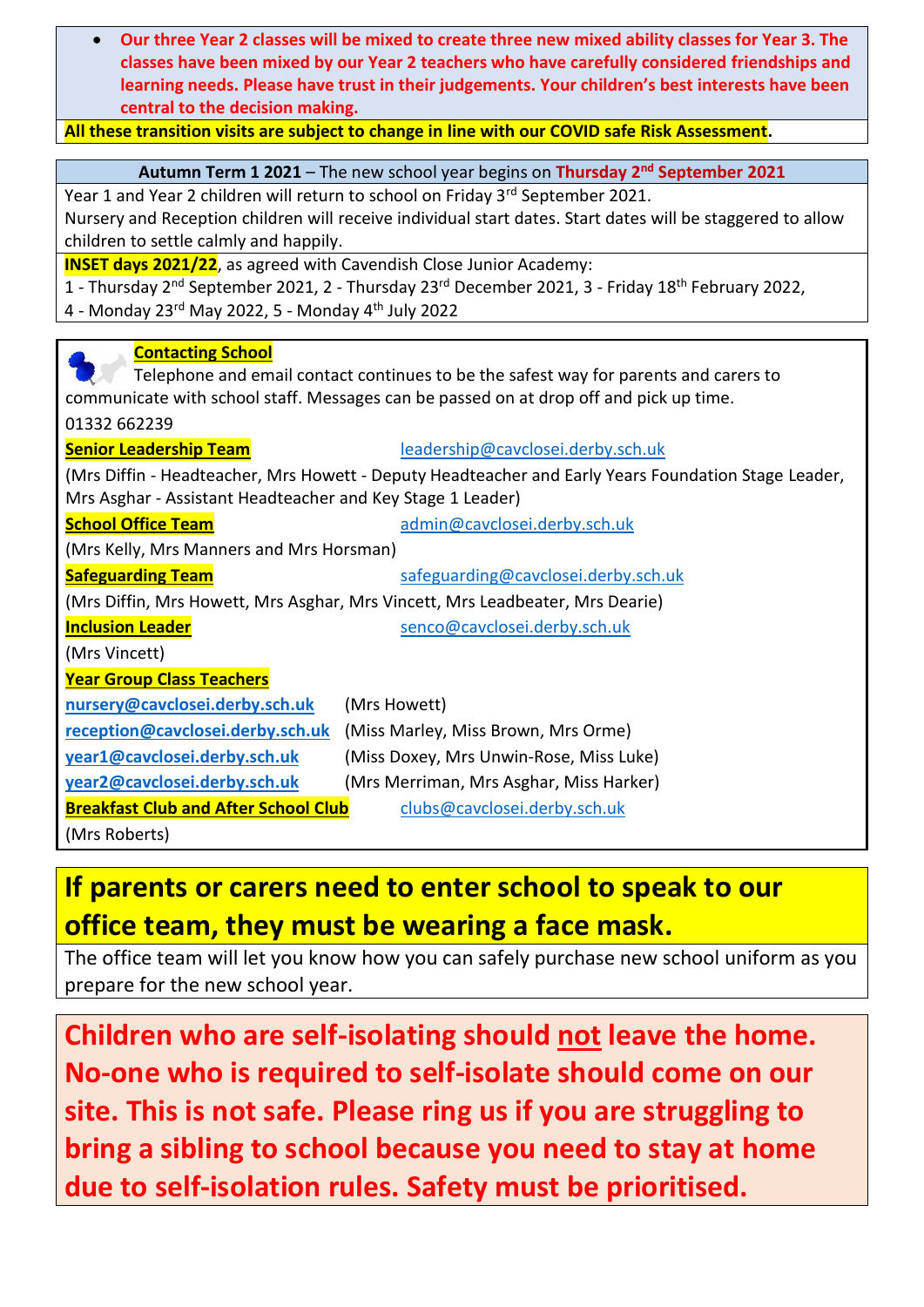# Dear Cavendish Close Children,



If you feel poorly, you shouldn't come to school. If you have a cough or a temperature, you will need to have a special test. Be brave and you will get better soon.

In your class bubble, your adults can take off their face masks. Around school, all adults wear face masks. Your grown-ups should be wearing a face mask when they drop you off and pick you up, if they can. Face masks help to keep everyone safe.





Only one grown-up can come to school to drop you off and pick you up. Thank you for making safe, happy, and healthy choices. We all want a calm end to the school year. Take care

Best wishes from Mrs Diffin x